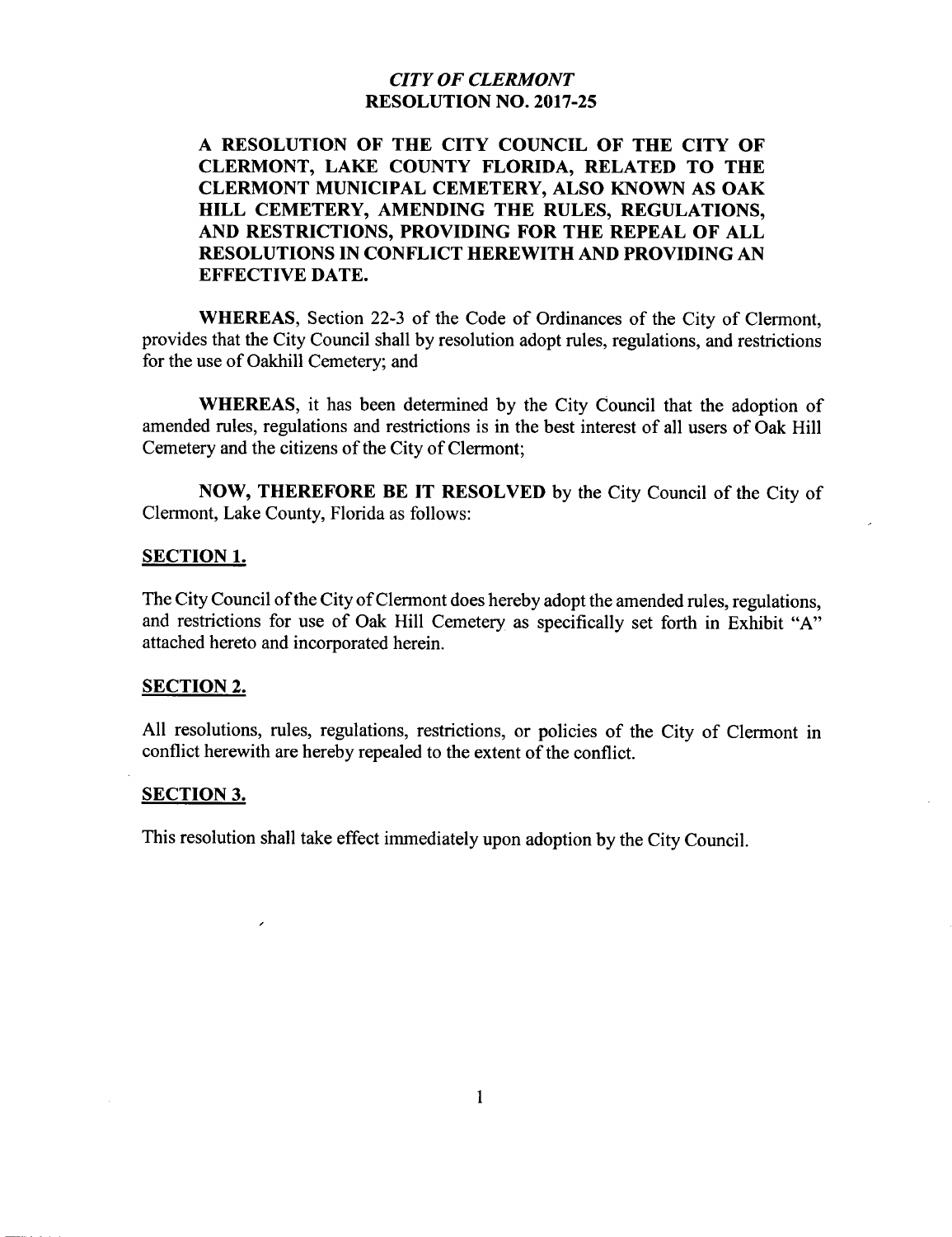# CITY OF CLERMONT RESOLUTION NO. 2017-25

**DONE AND RESOLVED** this 8<sup>th</sup> day of August, 2017 by the City Council of the City of Clermont, Lake County, Florida.

# CITY OF CLERMONT

Gail L. Ash, Mayor

ti k"ATTEST:

Tracy Ackroyd Howe, City Clerk

Approved as to form and legality: **Examing Second Liquide Contracts** 

City Attorney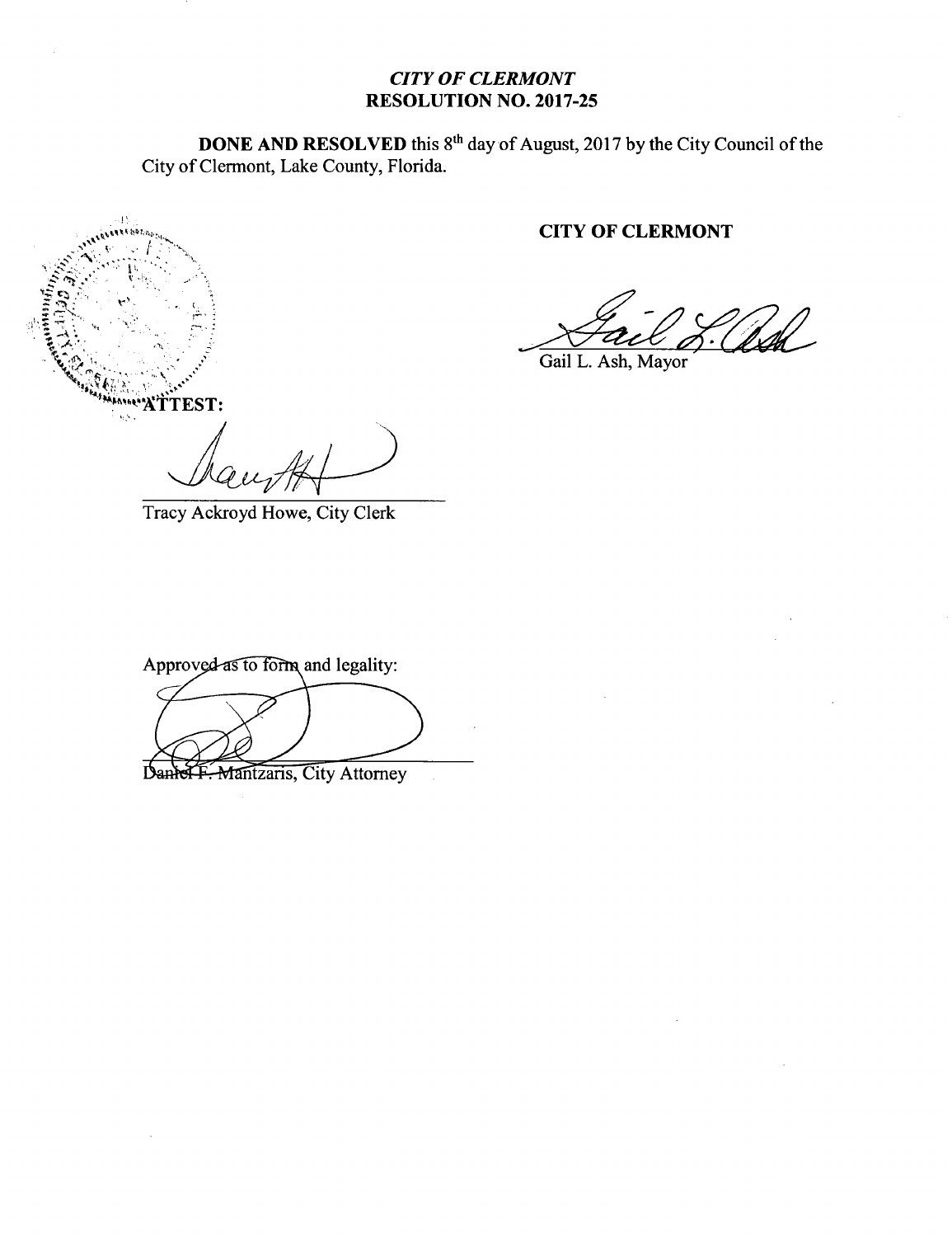### RULES AND REGULATIONS OF CLERMONT MUNICIPAL CEMETERIES

#### **PURPOSE**

These rules and regulations are designed for the protection of owners and interment rights as <sup>a</sup> group. They are intended, not as restraining, but rather as preventing the inconsiderate from taking unfair advantage of others. Their enforcement will help, protect your Cemeteries and create and preserve their beauty. These rules and regulations are hereby adopted by the City Council as the rules and regulations of the Clermont Municipal Cemeteries, and all owners of interment rights, visitors and contractors performing work within the Cemeteries shall be subject to said rules and regulations, amendments or alterations as shall be adopted by the City of Clermont from time to time.

#### DEFINITIONS

1. The term "Owner" shall mean the owner of the rights of interment.

2. The term "City" shall mean the City of Clermont and/or City Council.

3. The term "Interment" shall mean cremation and interment, entombment or burial of the remains of a deceased person.

4. The term "Mortician" shall mean any locally licensed mortician or undertaker.

5. The term "Memorial" shall mean any marker or structure upon or in any lot or niche, placed thereupon or therein or partially therein for the purpose of identification or in memory of the interred.

6. The term " Resident" shall be defined as an individual, whose primary residence, at the time of purchase or death, is or was within the municipal boundaries of the City of Clermont.

#### **OWNERSHIP**

- 1. The City reserves the right to refuse interments for valid reason, and to refund any monies paid for the purchase price, and when so refunded, the interest of the owner shall revert to and become the property of the City.
- 2. Burial plots in any municipally owned cemetery shall be used for no other purpose than the burial of the human dead.

I <sup>I</sup>

11i I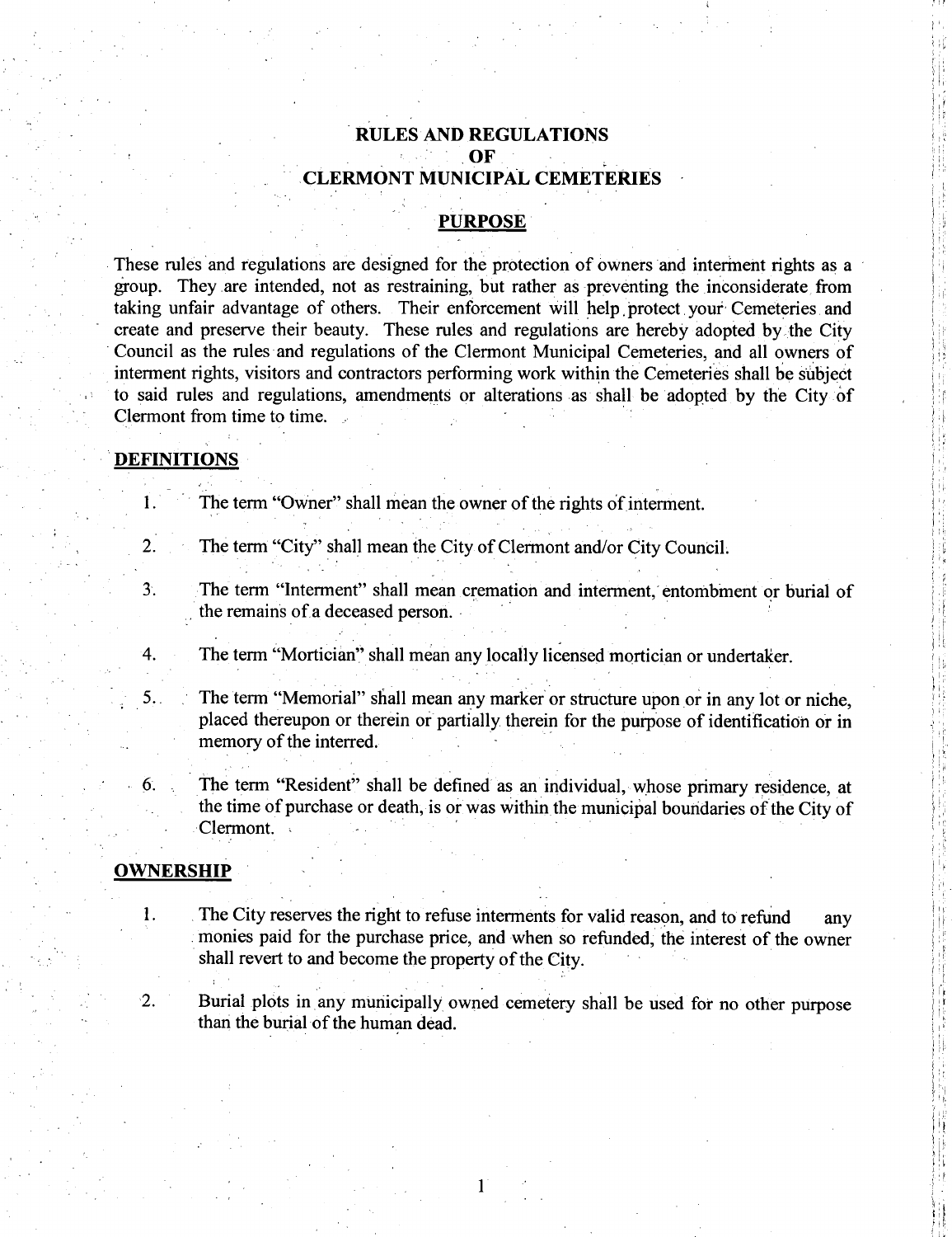#### SUPERVISION OF CEMETERY

1. The City reserves the right to compel all persons coming into the Cemeteries to obey all rules and regulations adopted by the City. The rules and regulations may be changed without notice to any Owner by the City Council.

2. The City shall take reasonable precaution to protect owners, and the property rights of the owners, within the Cemeteries, from loss or damage; but distinctly disclaims all responsibility from loss or damage from causes beyond its reasonable control, and especially from damage caused by the elements, an act of God; common enemy, thieves, vandals, strikers, invasion, insurrections, riots, or order of any military or civil authority, whether the damage be direct or collateral, other than as herein provided.

3. The City reserves, and shall have the right to correct any errors that may be made be it either in making interments, disinterments or removals, or in' the inscriptions, transfer, or conveyance and substituting and conveying in lieu thereof other interment rights of equal value and similar location as far as possible, or as may be selected by the City, or in the sole discretion of the City, by refunding the amount of money paid on account of said purchase. In the event such error shall involve the interment of the remains of any person in such property, the City reserves and shall have the right to remove and transfer such remains so interred to such other property of equal value and similar location as may be substituted and conveyed in lieu thereof. The City shall also have the right to correct any errors made by placing an improper description, including an incorrect name or date either on the memorial or on the container for cremated remains.

4. Persons within the cemetery grounds shall use only the avenues, walks, alleys and roads, and any person injured while walking on the grass, except that be the only way to reach his plot, or while on any portion of the Cemetery other than the avenues, walks, alleys or roads, shall in no way hold the City liable for any injuries sustained.

5. Automobiles shall not be driven through the grounds at a speed greater than fifteen miles per hour, and must always be kept on the right side of the Cemetery roadways.

6. The right to enlarge, reduce, replat, or change the boundaries or grading of the Cemeteries or of a section or sections, from time to time, including the right to modify or change the locations, of or any part thereof, or remove or regrade roads, drives and walks, is hereby expressly reserved. The right to lay, maintain and operate, alter or change pipe lines or gutters for sprinkling systems, drainage lakes, etc. is also expressly reserved, as well as the right to use Cemetery property, not sold to individual owners, for Cemetery purposes, including the interring and preparing for interment of dead human bodies, or for anything necessary, incidental or inconvenient thereto. The City reserves to itself and to those lawfully entitled thereto <sup>a</sup> perpetual right to ingress/ egress over lots for the purpose of passage to and from other lots.

Il'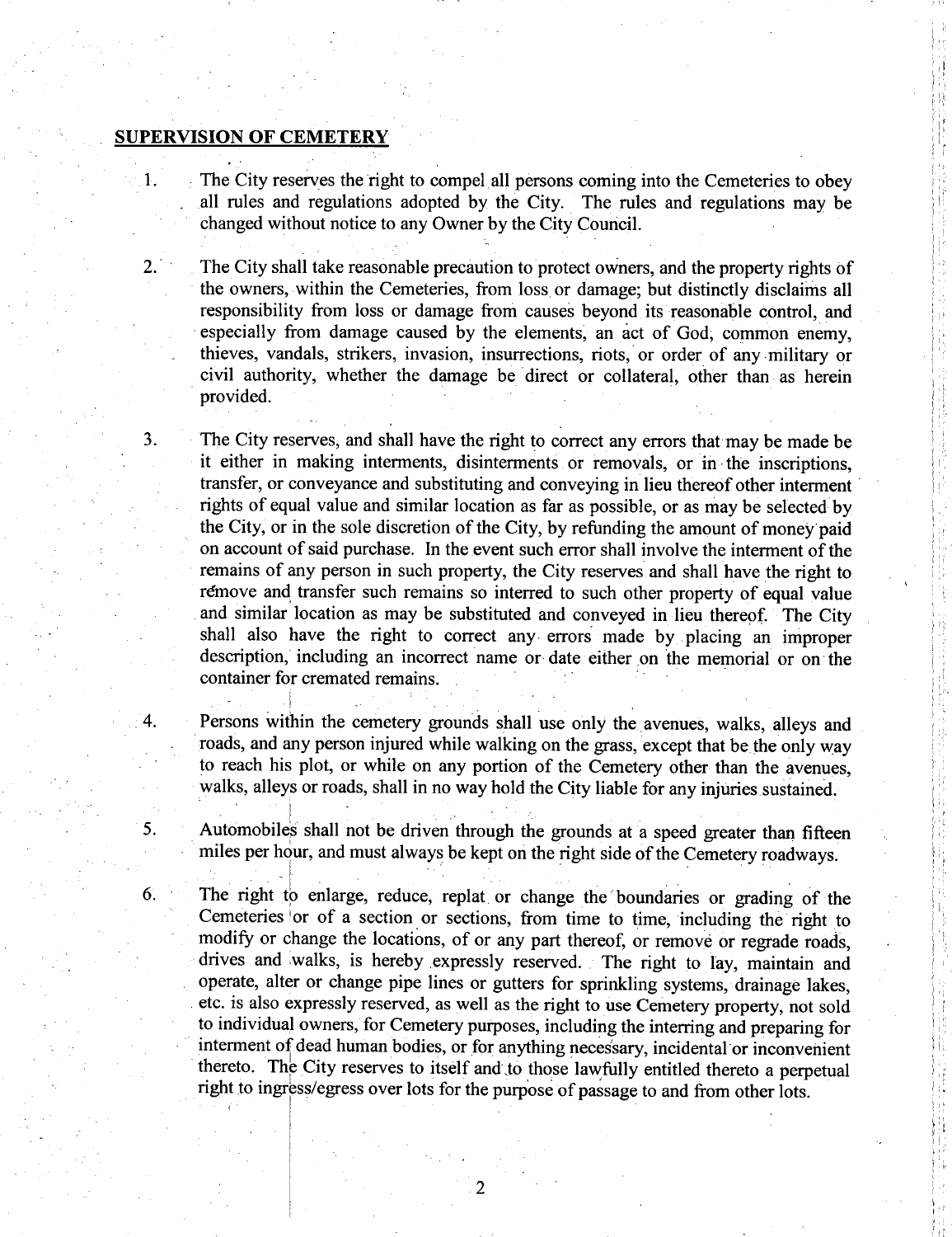# SALE AND PURCHASE OF INTERMENT RIGHTS

1. The sale of any interment right by any Owner or purchaser shall not be binding upon the City, unless same shall first be duly approved in writing by the City.

2. All grading, landscape work, and improvements of any kind, and all care of lots shall <sup>j</sup> be done, and all trees, shrubs, and herbage of any kind shall be planted, trimmed, cut or removed by the City.

3. No enclosure of any kind, such as <sup>a</sup> fence, coping, hedge, or ditch shall be permitted around any grave or lot. Grave mounds will not be allowed and no lot shall be raised from the established grade in Oakhill Cemetery.

4.. Interment rights can be purchased in these Cemeteries from the City Clerk and subject to the rules and regulations of said Cemeteries now or hereafter adopted for the government of these Cemeteries, and for the purpose of interment, only. This provision applies to all sales, whether made directly by the City or sales made by Owners.

5. No interment rights or contracts for the purchase of interment rights can be sold, assigned, transferred, pledged, or hypothecated without the written approval of the City Clerk.

6. No title to <sup>a</sup> lot shall be deemed valid to the purchaser until the amount of the purchase money shall have been paid, and the City reserves the right to remove all bodies which may have been interred in said lot, and place the same in a single grave section in the Cemetery if the full lot has not been paid for.

7. The City may exchange interment rights when desired by Owners, but not for interment rights of lesser value. When such an exchange is made, the original conveyance must be surrendered by proper assignment, or by reconveyance if considered necessary, before any change is effected. The City may purchase back lots from the Owners at the Owners. request. The resale will be at the original purchase cost. City shall not reimburse Owners for memorials that are installed on the resale lot, but it will be at the Owners cost to remove any memorials at time of sale to the City.

8. Each Owner is vested with the ownership of his or her interment rights for the sole purpose of interment of human dead bodies. Under the regulations of the Cemetery, the interment rights cannot be conveyed without the assent of the City Clerk, nor any use, division or improvements of them be made which the City prohibits, or may deem improper. The Owner of interment rights may dispose of same by will, subject to the foregoing conditions. If the Owner dies intestate, the interment rights will descent to his or her heirs according to the laws of descent. Figure 1. The resale will be at the original<br>
urse Owners for memorials that are installed on<br>
Dumers cost to remove any memorials at time of<br>
ership of his or her interment rights for the sole<br>
bodies. Under the regulatio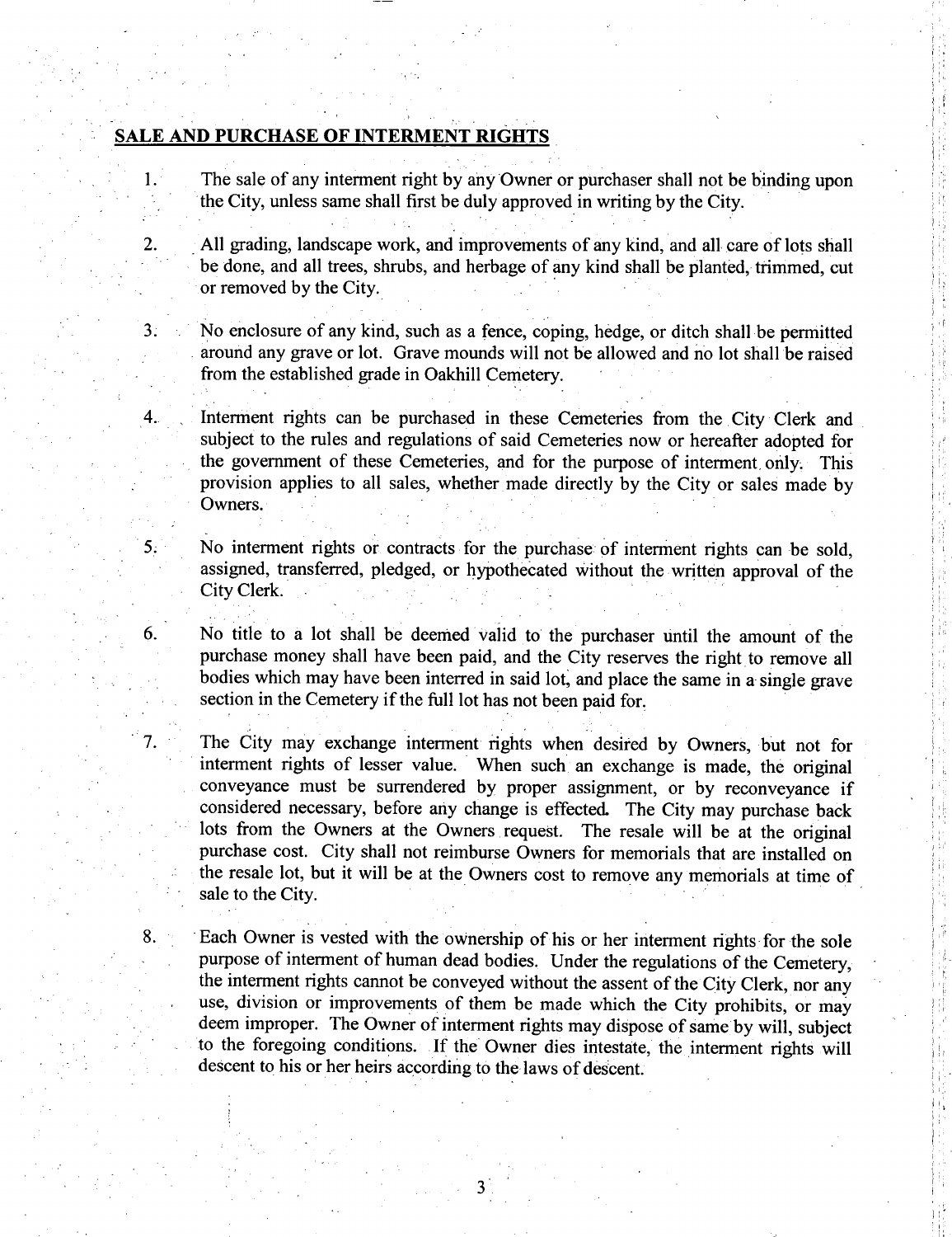- 9. The City shall direct generally all improvements within the grounds and upon all lots and graves, before as well as after interments have been made there. They shall have charge of the planting, sodding, surveying, and improvements generally.
- 10. No person other than City employees shall be allowed to perform any work on any grave or lot within the grounds without <sup>a</sup> permit from the City Manager.
- 11. If any memorial, or any structure whatsoever, or any inscription to be placed on same shall be determined by the City to be offensive, they shall have the right, and it shall be its duty to enter upon such lot and remove, change, or correct the offensive or improper object or objects.
- 12. If any tree, shrub, or plant standing upon any lot by means of its roots, branches, or otherwise become detrimental to adjacent lots or avenues, or if any other reason its removal is deemed necessary, the City shall have the right, and it shall be its duty to remove such tree, shrub, or plant, or any part thereof, or otherwise correct the condition existing as in its judgment seems best.
- 13. No person shall pluck or remove any plant or flower, either wild or cultivated, from any part of the Cemeteries.

#### FUNERAL REGULATIONS

- 1. Interments shall be made only by locally licensed morticians.
- 2. No interment shall be made until the mortician shall have first obtained a burial permit from the office of the City Clerk and the fee for such permit shall be as established by the City Council.
- 3. Application for burial permits shall be made on <sup>a</sup> form prescribed and furnished by the City.
- 4. No boxes, shells, toys, discarded glassware, sprinkling cans, receptacles, or similar articles will be permitted on any grave, lot, or tree.
- 5. No " For Sale" signs will be allowed on plots. No advertisements in any form will be allowed on any lots in the Cemetery, and the City reserves the right to remove there from any such signs or advertisements.
- 6. The City is not responsible for theft or damage to anything placed on graves or lots.

7. Disinterments may be made on consent of the City, and the written consent of the owner or owners of the lot, and the surviving wife, husband, children (if of full age), and parents of the deceased. Disinterments must be made by morticians.

4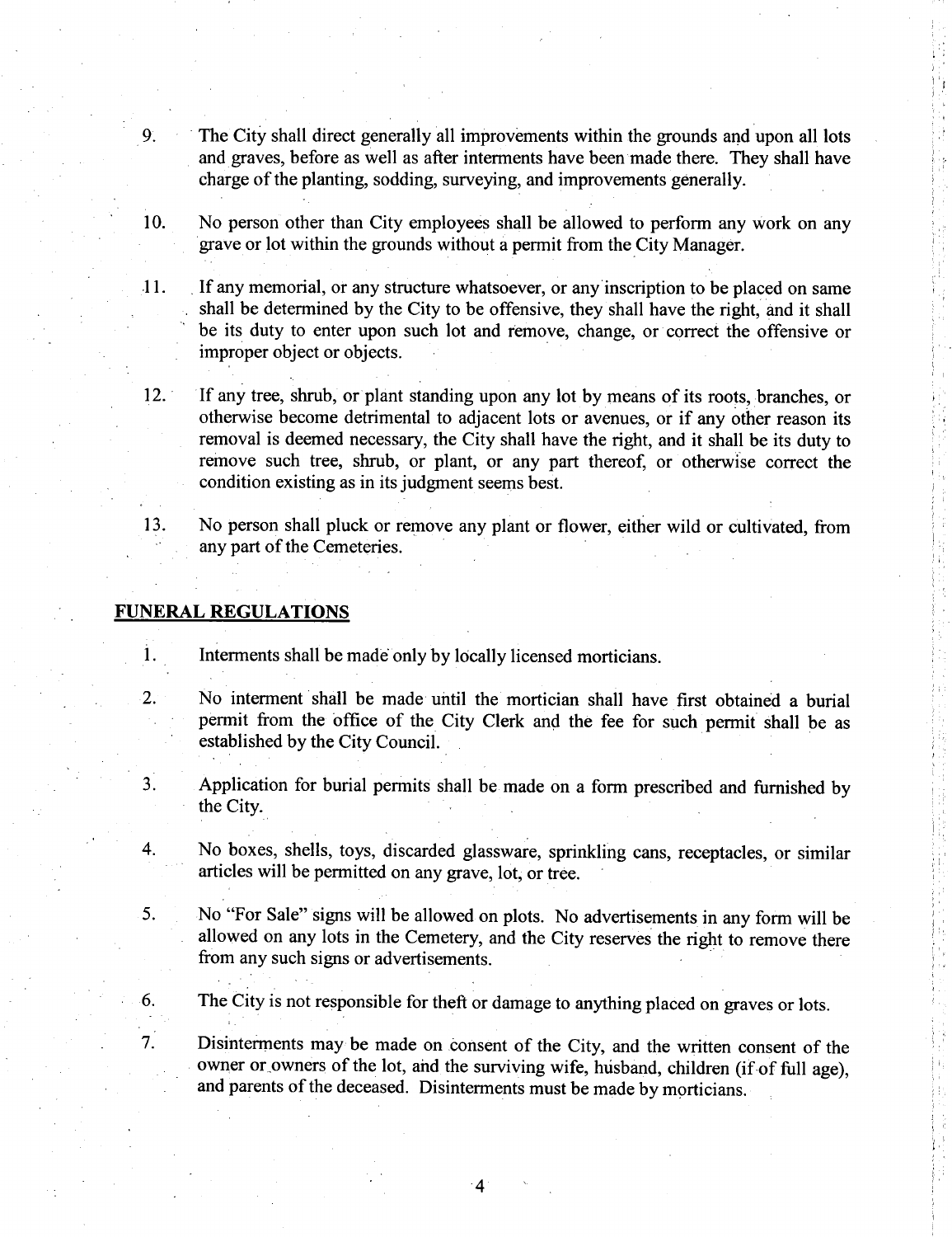- 8. It is against the rules of the City to allow photographers to take pictures of interments without the consent of the family.
- 9. The City and its agents have authority to enter upon any lot and to remove any objectionable thing or any erection that may have been placed there contrary to the regulations of said City and they may remove any dead or damaged tree, shrub, or vine.
- 10. No person will be permitted to use profane or boisterous language or in any way disturb the quiet and good order of the Cemeteries.
- 11. All persons are strictly forbidden to break or injure any tree or shrub, or mar any landmark, marker, or memorial, or in any way deface the grounds of the Cemetery.
- 12. The City shall not be liable for floral pieces, baskets, or frames in which floral pieces are attached. The City reserves the right to remove any flowers, floral designs, trees, shrubs, or plants or herbage of any kind.
- 13. All persons are reminded that the grounds are sacredly devoted to the burial of the dead and that the provisions and penalties of the law as provided by statute will be strictly enforced in all cases of wanton injury, disturbance, and disregard of the rules.
- 14. It is of utmost importance that there should be <sup>a</sup> strict observance of all the properties due the place, whether embraced in the foregoing regulations or not, as no impropriety will be tolerated.
- 15. All well-disposed persons will confer <sup>a</sup> favor by informing the City Manager of any breach of proper decorum that may come under their notice.
- 16. Touch nothing in the Cemeteries that does not belong to you. This is the only safe rule to adopt in visiting these Cemeteries.
- 17. No person or persons other than an employee of the City or an office of law enforcement shall be permitted to bring or carry firearms within the Cemeteries except a military guard of honor, and they only when in charge of an officer, and during <sup>a</sup> military service.
- 18. Plantings of any kind on all lots and graves in Oakhill Cemetery are prohibited.
- 19. It is against the rules of the City for the lot owners to dig holes in the graves for the installation of vases or cans. The lot owner would be individually responsible for any accident caused by one of these holes, and the City reserves the right to remove any can or vase not installed by them, according to the Cemetery rules covering the types of vases permitted.

5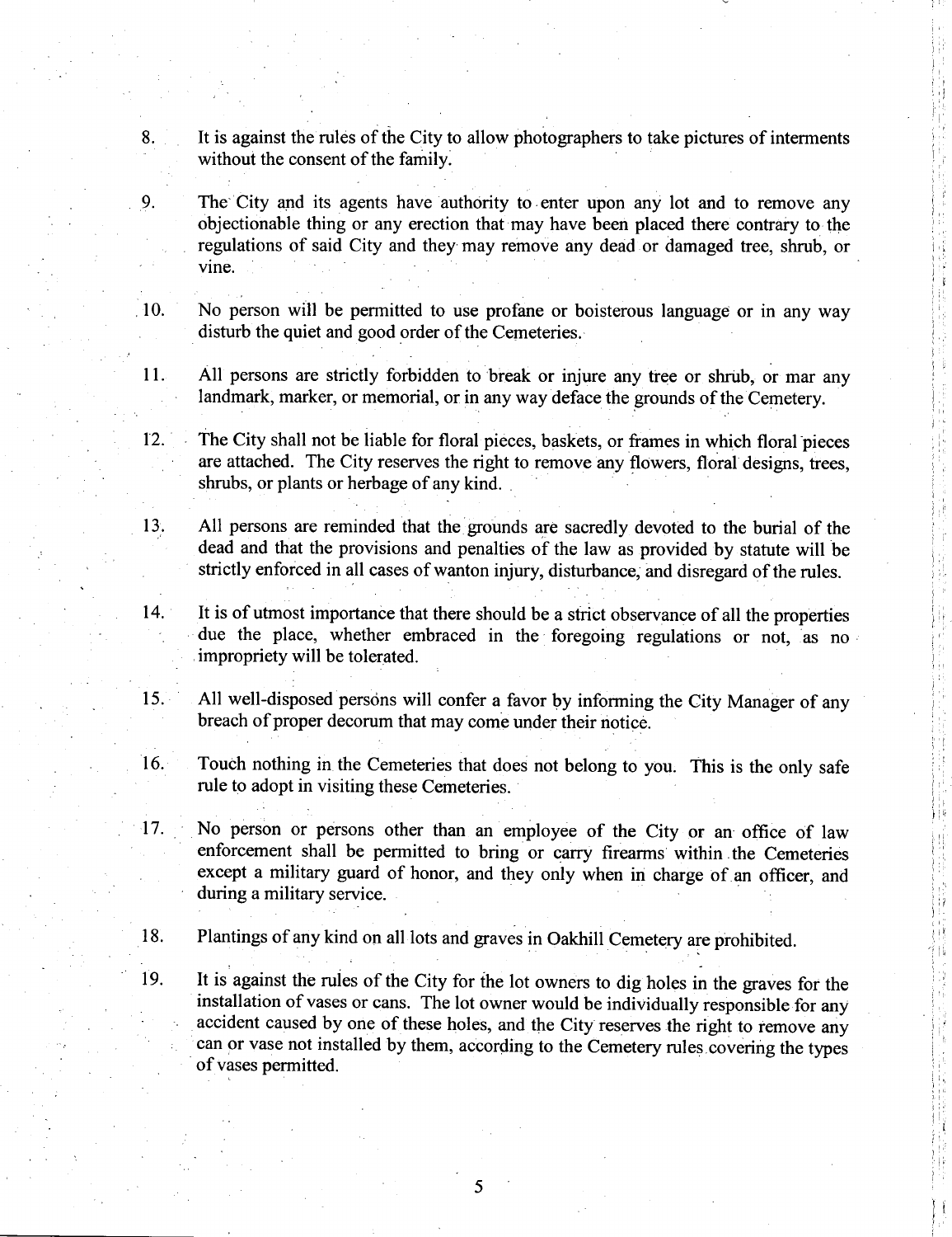20. It is permitted to use one  $(1)$  memorial mounted vase or either one  $(1)$  in ground mounted vase that is mounted at ground level and has a bronze cap within the lots boundary. One ( 1) bouquet flower basket will be permitted on special occasions and will be removed by City when it becomes withered and/or after thirty (30) days. The City reserves the right to remove excessive flowers, potted plants, summer wreaths, artificial flowers or baskets of flower. Burial flowers, flower arrangements, wreaths and flower baskets shall remain on a grave until they become withered and/or up to one (1) month after the burial. When the burial flowers have been removed the City will make arrangements to sod the burial site, not to exceed the size of the head stone.

ļ.

iI

21. Metal emblems or Markers, flags, and guidons are prohibited on lots or graves except at Memorial Day,  $4<sup>th</sup>$  of July and Veterans Day or other appropriate days as designated by the City. They may be placed by authorized representatives of lodges, posts, camps or lot owners, but not to exceed two (3) before mentioned days and removed not later than three (7) days thereafter, after which such emblems will be removed from the lot by the City employees and stored for <sup>a</sup> period not to exceed two 2) weeks at no risk to the City. After said time, the emblems become the property of the City. It is preferable that all such emblems be removed by the organization placing them or the lot owner.

#### MODIFICATIONS AND AMENDMENTS

1. The City of Clermont may, and it hereby expressly reserves the right at any time or times, with or without notice to Owners, to adopt new rules and regulations, or to amend, alter, and/or appeal any rule, regulation, and/or article, section, paragraph, and/or sentence in these Rules and Regulations.

2: . Special cases may arise in which the literal enforcement of <sup>a</sup> rule may impose unnecessary hardship. The City, therefore, reserves the right, without notice, to make exceptions, suspensions, or modifications in any of the Rules and Regulations when, its judgment, the same appear advisable, and such temporary exceptions, suspensions, or modifications shall in no way be construed as affecting the general application of such. .

# MEMORIALS

- 1. No unattached borders are permitted.
- 2. Only one (1) grave memorial will be permitted on one (1) grave space, except for military memorials which will be placed at the foot of the grave and shall meet the City's minimum size requirement.

3. In Oakhill Cemetery, ground-level memorials shall be restricted to the First Addition and Second Addition, not to exceed the following dimensions:

6